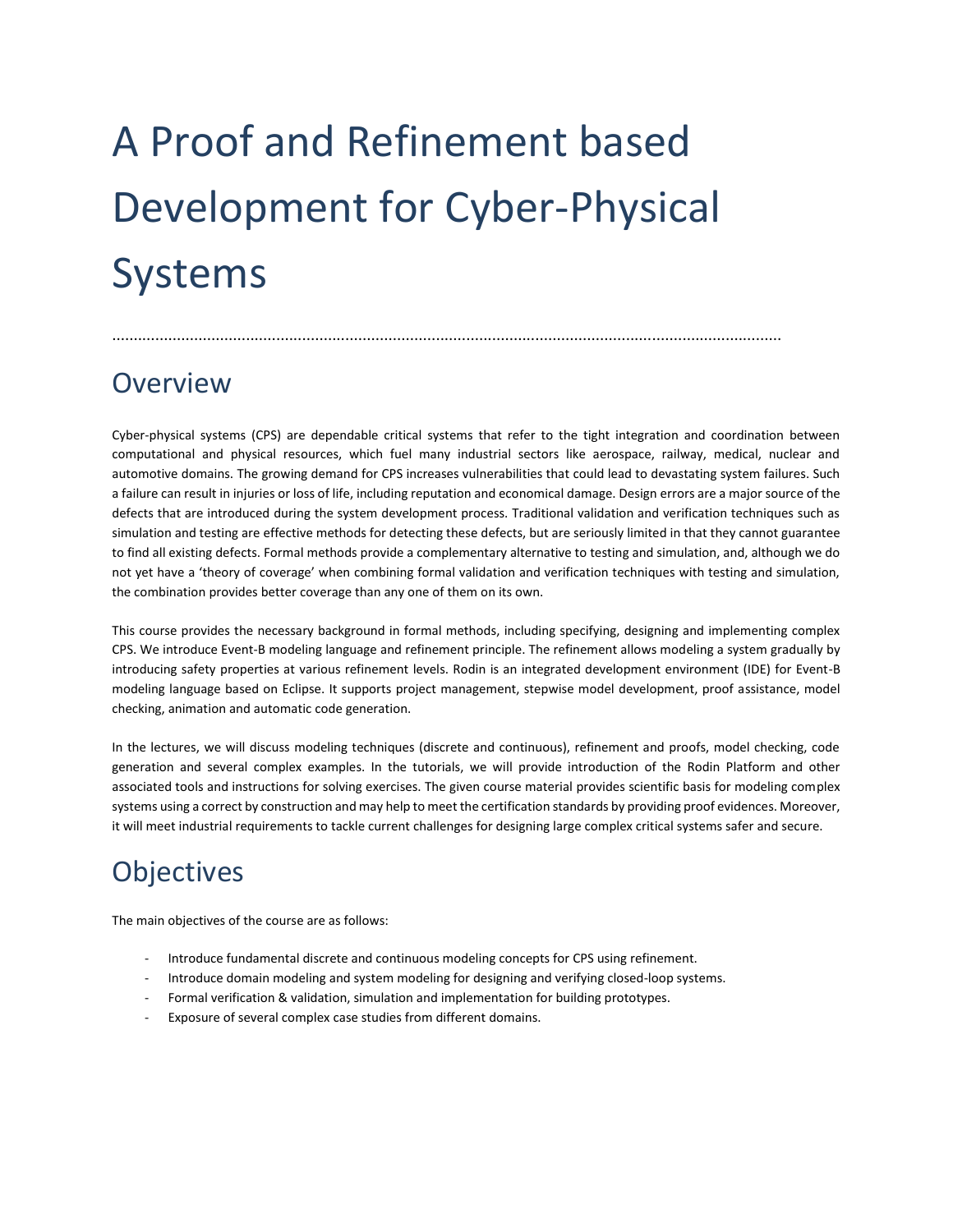| <b>Modules</b>                        | June 20 - July 01, 2022 (except Saturday & Sunday) covering 24 hours lectures and<br>18 hours tutorials.                            |  |
|---------------------------------------|-------------------------------------------------------------------------------------------------------------------------------------|--|
| <b>You Should</b><br><b>Attend If</b> | Executives, engineers and researchers from software industries, service and government<br>organizations including R&D laboratories. |  |
|                                       | Student students at all levels (BTech/MSc/MTech/PhD) or Faculty from reputed<br>academic institutions and technical institutions.   |  |
| Fees                                  | The participation fees for taking the course is as follows:<br><b>Participants from abroad: USD 200</b>                             |  |
|                                       |                                                                                                                                     |  |
|                                       | <b>Industry/Research Organizations: INR 4,500</b>                                                                                   |  |
|                                       | <b>Faculty from Academic Institutions: INR 2,500</b>                                                                                |  |
|                                       | <b>Indian Students: INR 1,500</b>                                                                                                   |  |
|                                       | The course will be conducted in online mode.                                                                                        |  |

### The Faculty



**Dr. Neeraj Kumar Singh** is an Associate Professor in computer science at INPT-ENSEEIHT and member of the ACADIE team at IRIT. Before joining INPT, Dr. Singh worked as a research fellow and team leader at the Centre for Software Certification (McSCert), McMaster University, Canada. He worked as a research associate in the Department of Computer Science at University of York, UK. He also worked as a research scientist at the INRIA Nancy Grand Est

Centre, France, where he received his PhD in computer science. He leads his research in the area of theory and practice of rigorous software engineering and formal methods to design and implementation of safe, secure and dependable critical systems. He is an active participant in the "Pacemaker Grand Challenge". He is the author of a book "Using Event-B for Critical Device Software Systems" published by Springer. His main research interests include formal methods, refinement and proof, software certification, requirement analysis, code generation, domain engineering, hybrid systems, human machine interface, etc.



**Dr. Raju Halder** currently working as an Assistant Professor in the Dept. of Comp. Sc. and Engg. at IIT Patna since 2012. Dr. Halder did his PhD in Computer Science from Ca' Foscari University of Venice (Italy) in 2012, and received B.Sc., B.Tech. and M.Tech. Degrees from University of Calcutta in the years 2002, 2005 and 2007 respectively. Before joining IIT Patna, he served as a post doctoral researcher with Macquarie University, Australia. He worked with the

Robotics team at HASLab (University of Minho), Portugal, in 2016. Prior to his PhD, he had also worked as an associate system engineer with IBM India Pvt. Ltd. during 2007-2008. His areas of research interests include Formal Methods, Blockchain and Smart Contract, Program Analysis and Verification, Information Systems Security, etc.

#### Course Co-ordinator

**Dr. Raju Halder** Phone: +91 612 3028009 E-mail: [halder@iitp.ac.in](mailto:halder@iitp.ac.in) [https://www.iitp.ac.in/~halder](https://www.iitp.ac.in/~halder/)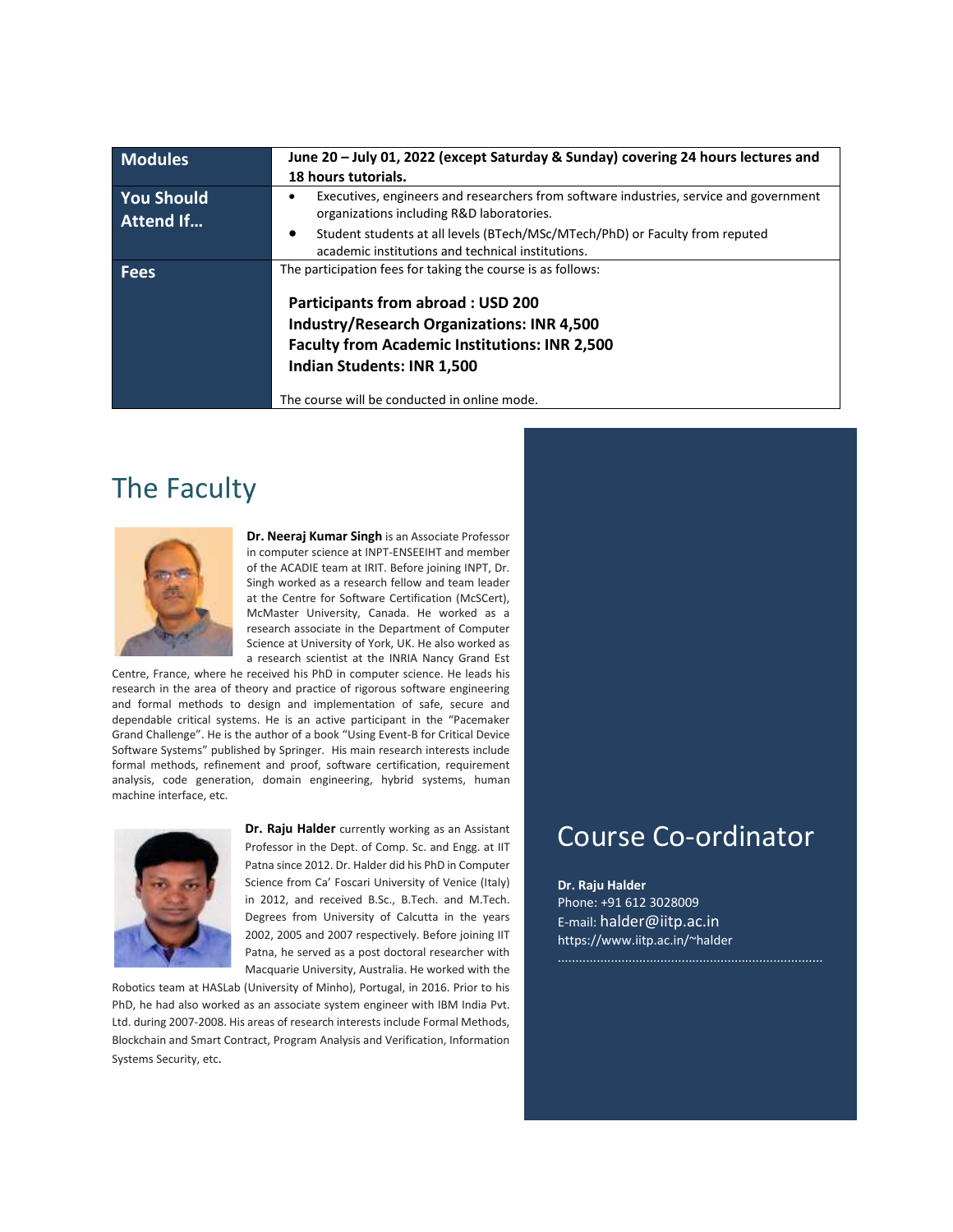#### **Detailed Course Plan**

| Day                         | <b>Session</b> | <b>Topic</b>                                                                                                                   |
|-----------------------------|----------------|--------------------------------------------------------------------------------------------------------------------------------|
| 20 June 2022<br>(Monday)    |                | Inauguration                                                                                                                   |
|                             | Lecture-1      | Motivation; Propositional Calculus; First order predicate calculus; Event-B modeling language                                  |
|                             | Lecture-2      | Continue Event-B modeling language; Set Theory; Relation and functions                                                         |
|                             | Tutorial-1     | An introduction to the Rodin Platform; Simple examples from different domains (thermostat, lift<br>and bank transactions etc.) |
| 21 June 2022<br>(Tuesday)   | Lecture-3      | System modeling; Machine, Context, Witness, Invariant, Variant, Theorems and Proofs                                            |
|                             | Lecture-4      | Natural Deduction; Sequent Calculus; Backward and Forward reasoning; Proof strategies                                          |
|                             | Tutorial-2     | Case studies on Cardiac Pacemaker (1-electrode and 2-electrodes)                                                               |
| 22 June 2022<br>(Wednesday) | Lecture-5      | Refinement in Event-B; Proof Obligations; Proof Structure                                                                      |
|                             | Lecture-6      | Development process; Simulation and co-simulation; Animation and ProB model checker                                            |
|                             | Tutorial-3     | The Automatic Rover Protection; Landing Gear System                                                                            |
| 23 June 2022                | Lecture-7      | Requirement Analysis; Tabular Expressions; Completeness and Disjointness; Automatic<br>Refinement                              |
| (Thursday)                  | Lecture-8      | Stateflow to Tabular Expressions; Transformation rules                                                                         |
|                             | Tutorial-4     | Development of Insulin Infusion Pump (IIP) using Tabular Expression                                                            |
|                             | Lecture-9      | Environment Modeling; Heart model; Glucose Homeostasis model (GHM)                                                             |
| 24 June 2022<br>(Friday)    | Lecture-10     | Explicit Implicit Modeling; Model refactoring                                                                                  |
|                             | Tutorial-5     | Closed-loop modeling of heart and pacemaker                                                                                    |
| 27 June 2022<br>(Monday)    | Lecture-11     | Continuous and Discrete Modeling in Event-B; Theories in Event-B; Modeling ODE in Event-B                                      |
|                             | Lecture-12     | Generic refinement for continuous system; Controller modelling                                                                 |
|                             | Tutorial-6     | Automatic Brake and Signalized Left-Turn Assist (SLTA)                                                                         |
| 28 June 2022<br>(Tuesday)   | Lecture-13     | Code Generation; Certifying code generation process                                                                            |
|                             | Lecture-14     | Verifying medical protocol: Electrocardiogram (ECG)                                                                            |
|                             | Tutorial-7     | Introduction of EB2ALL code generator; Case studies: Cardiac Pacemaker and Multisite pacing<br>devices                         |
| 29 June 2022<br>(Wednesday) | Lecture-15     | Model Checking; Computational Tree Logic (CTL); Linear Temporal Logic (LTL)                                                    |
|                             |                |                                                                                                                                |